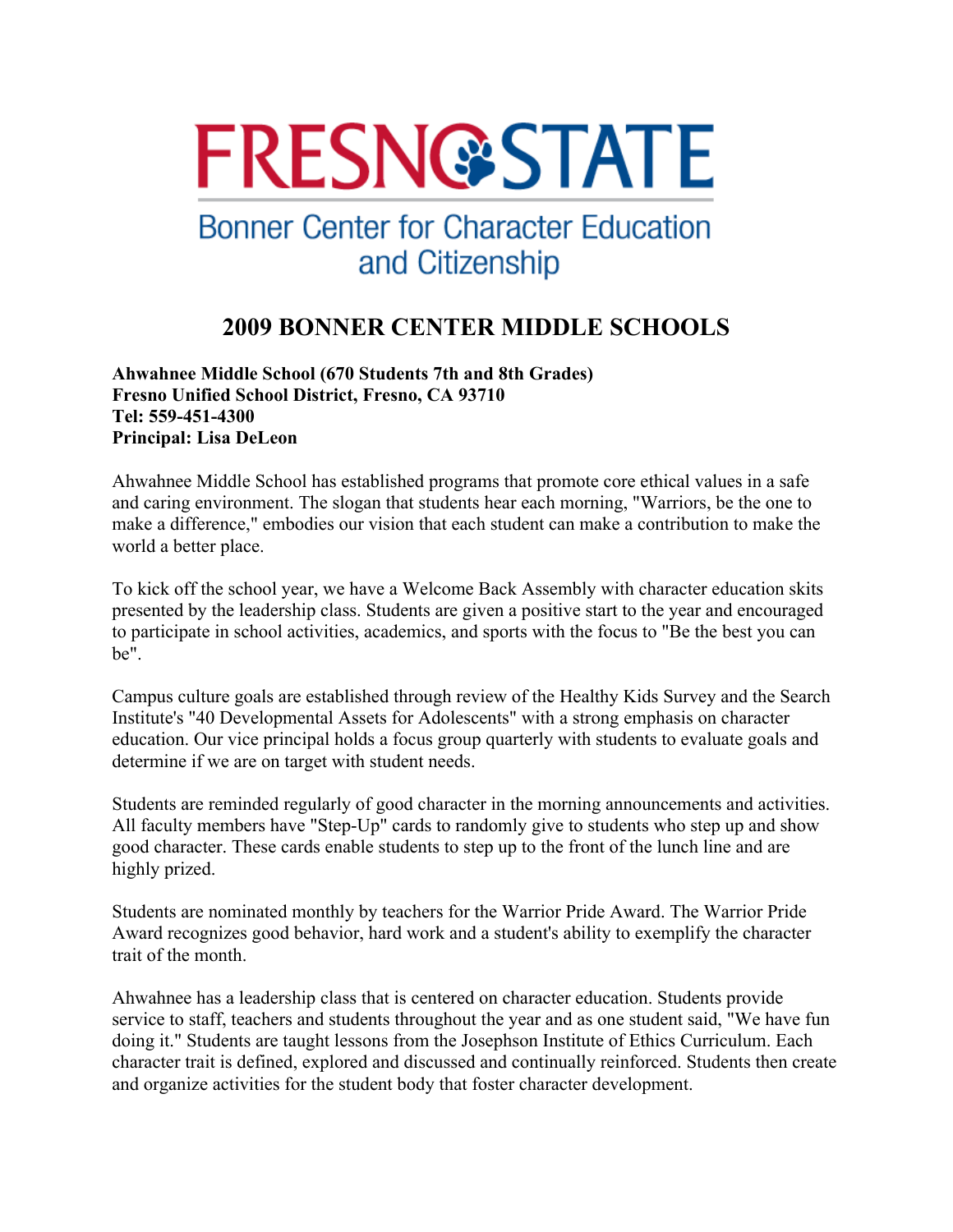One of our meaningful activities is our "Commit to Character Week". Each student signs an individual contract that emphasizes each of the 6 pillars of character: trustworthiness, respect, responsibility, fairness, caring and citizenship. Students color and decorate the contracts and they are posted in the office for the community to see.

Each year we have assemblies to emphasize good character, respect, and anti-bullying. Last year Fresno State Basketball Coach, Steve Cleveland, was a keynote speaker and encouraged students to put forth their best effort and "touch all the lines." Roosevelt School of the Arts Improv Group, "Space -4-Rent", came and performed skits to teach tolerance and ethical behavior to all students.

Our case manager, social worker, and academic counselor cheerfully greet students each morning and they teach at- risk classes on tolerance, behavior and study skills along with other faculty members, coordinate the mentorship for our Peer Mediator Program. This program, in conjunction with Fresno State, provides training in conflict resolution.

Last year Ahwahnee was honored to be selected as the Fresno Unified Environmental Magnet. We have a gardening class that helps to beautify our campus and provides vegetables for our cooking class. Our deaf and hard of hearing students are responsible for a worm farm. Students learn to recycle at lunch as they sort items for the compost pile or recycling bins as they dispose of their lunch refuse. We also have the club "The Green Machine" that recycles classroom bottles and cans weekly.

Service in the community is emphasized on campus. We participated in the Denim Drive for Habitat for Humanity. We were able to recycle much needed denim for insulation. Also we participated in a Canned Food Drive and gave over a thousand cans to our local agency "Stone Soup". Leadership students visited the elementary schools and enjoyed reading to the first graders on "Read Across America Day". In February and March students will participate in The Leukemia and Lymphoma Society's Pennies for Patients Program.

We have many sports teams at Ahwahnee and coaches work hard to instill the importance of academics and sportsmanship with our athletes. Standards for being an athlete are strictly upheld. In order to participate, a student must maintain a "2.0" average and have good citizenship. Each semester we honor students at a sports award banquet. Emphasis is placed on performance and improvement. Students are nominated for the "Pursuing Victory with Honor Award" at the end of the year. We also have an active intramural program at lunchtime that mandates good sportsmanship to participate.

We celebrate scholarship each quarter with an assembly or breakfast. We also honor our students who maintain perfect attendance. All students receive certificates, recognition and special coupons.

Character education is addressed throughout the curriculum. We have a safe and caring campus where students are valued. One wonderful indicator that we are making strides in character education was expressed by a new staff member this week. She said, "Every time I come to the office and a student is entering at the same time, the student politely holds the door open for me.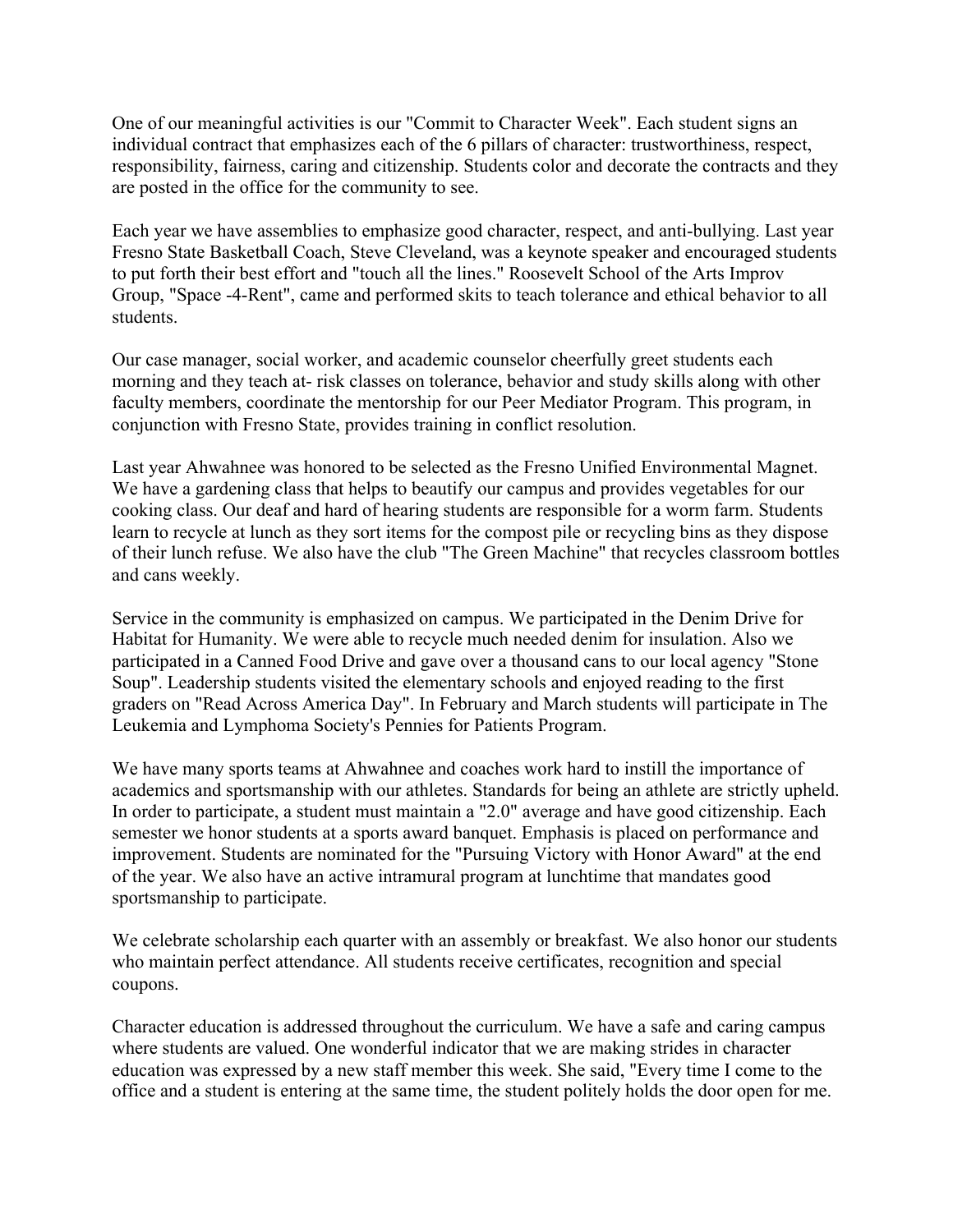I sure appreciate that kind of respect." We truly believe that by investing in kids we can teach them that everyone can succeed and make the world a better place.

Top

#### **Baird Middle School (605 Students 5th-8th Grades) Fresno Unified School District, Fresno, CA 93704 Tel: 559-451-4310 Principal: Janetta McGensy**

"Baird Middle School-A Magical Place Where Children Thrive" is just one of many tiled art projects so beautifully visible on the walls, gardens, and classrooms at our school. Our mascot is an Explorer, an Explorer finding his "way" in the world. Over time, our character education plan has come to be known as The Baird Way. We consider it to be so important, we conduct a threeday camp in the summer for all students new to Baird in order to help them literally and figuratively find their way around campus.

A more recent addition to our curriculum was the decision to become an AVID school. AVID is a national program that sponsors Advancement Via Individual Determination, an intense program of preparing students to succeed in college.

The AVID program helps students learn to become responsible for their own learning. They work directly with college tutors, tour college and university campuses, and show evidence of their learning through documentation of their learning as amassed in their individual binders, a sort of portfolio of learning.

Our eminently qualified staff share unique and varied life experiences with students and offer them opportunities to transcend the traditional classroom work through clubs, electives, and activities such as: art, crochet, French, gardening, guitar, History Day, knitting, literature, Matho-Rama, quilting, Science Olympiad, solar cooking, Student Council, surfing, writing, woodworking, and a variety of athletic pursuits.

At Baird, character education begins as soon as students step off the bus. There is a staff member there to greet students and to make sure their shirts are tucked in and that they are not chewing gum. A second check is at the classroom door. Teachers quickly learn their students' names and greet them as they enter class. The reinforcement of the old standbys, "please," "thank you," and "excuse me," are held in high regard. Our morning announcements begin with a reminder about our "shirts tucked in" policy and end with a final thought or inspirational quote for students to consider as they begin their day. Through consistent attention to the common courtesies from grades five through eight, we have found over time that students easily comply with these standards and present themselves as ready to learn.

Each of the four grade levels handles character education in a way that best meets and appeals to students. One example is in the seventh grade. When the monthly character focus is announced,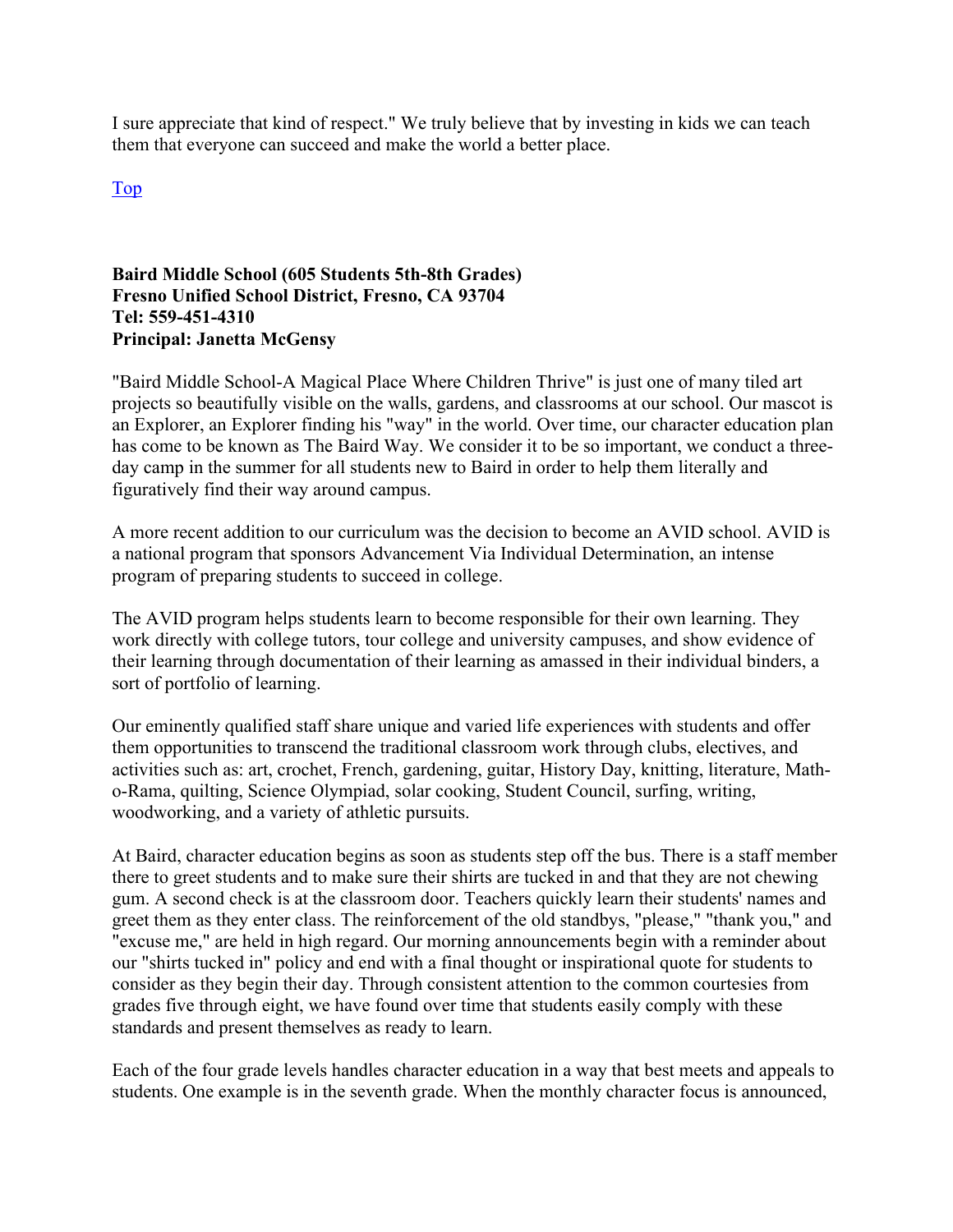fairness, for example, each homeroom teacher takes a few moments to directly teach the concept of fairness. He or she might share a few examples of their own before asking students to include a few more. Once everyone understands how to apply the concept to their choices and behaviors at school, the teacher announces that they will receive Character Counts! Bucks when a teacher observes them demonstrating this trait. Students write their names on the Character Counts! Bucks and place them in a large tub. At the end of the month, there is a Character Counts! rally, where teachers don crazy hats, glasses, and costumes and play music related to the celebration. Teachers draw winning Bucks from the tub and pass out gift cards to Jamba Juice, Starbucks, of Edward's Theater. Students are applauded for their value to the school in exhibiting the quality of fairness and encouraged to continue their focus on the other qualities as well.

Academic Study Time is offered each morning during the 20 minutes before school begins. If a student needs to use a computer, finish work, ask for missed assignments, or get help, he or she may go to an open classroom to use this time for that purpose. Students are expected to follow a code of conduct in each classroom (rules) such as the three B's: Be punctual; Be prepared; Be courteous.

Our campus is clean, especially with the addition of more recycle bins. There are also separate recycle bins for paper and plastic/cans in the classrooms. Students learn about "going green" in their science and agriculture classes and act responsibly when it comes to disposing of their trash. Students have all participated in creating grade-level garden or patio areas, so they take pride in keeping the campus clean.

Character education is addressed at Baird throughout the curriculum. Across all grade levels, students observe and learn about virtue and character through the choices characters make in stories and books. In history and social studies, students learn from the past that good character counts toward positive results.

After the 9/11 assault on America, our Student Council proposed we create a plaza to memorialize peace and tolerance, to acknowledge the wrongdoing in the world, but also to offer hope and courage in mending whatever challenges or troubles may come. Today that plaza is one of the highlights of a stroll about the campus. Community artisans created sculptures recognizing the Holocaust, the Japanese Internment, the Armenian Genocide, and the 9/11 Terrorists' Attack. Students use the area to socialize, as an extended classroom, and to visit more formally on the anniversary of each event.

Over the years, many students have stepped forward to show they care about others. We have collected items for Shoeboxes for Soldiers, served soup at Poverello House, sold Kids' Day newspapers for Valley Children's Hospital, created commercials for the SPCA, starred in a bus safety video which was shown throughout the district, sponsored debates between the mayoral candidates in our cafeteria. Through these activities, standing side-by-side with caring adult, students have built trust, become trustworthy, learned what it means to have integrity, and formed their own paths toward responsible citizenship.

We set out to a create a school that reflected what society could be, a vision of tolerance, achievement, commitment, and hard work. The foundation of that very tall order lay in building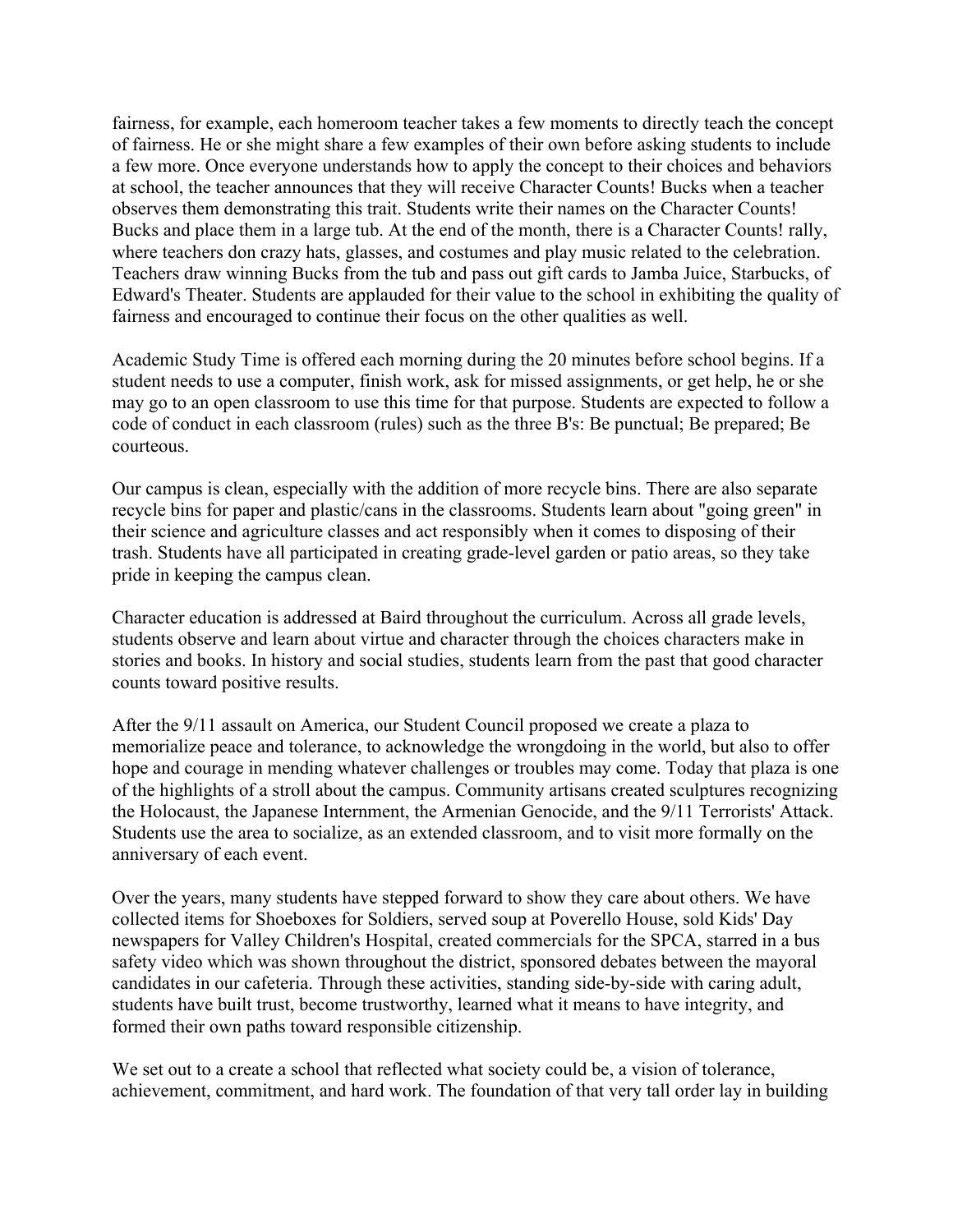and growing character and virtue in our students. Our high California Standards Test scores indicate that the students have indeed achieved academic excellence, but it is the pleasure of their character and company is what we savor.

Top

#### **Live Oak Middle School (701 Students 6th-8th Grades) Tulare City Elementary School District, Tulare, CA 93274 Tel: 559-685-7310 Principal: Paula Adair**

"The Right Place at the Right Time" has been Live Oak's school motto and driving inspiration since it was established in 1989. The well-being and development of the whole child are major goals of every highly rigorous academic offering and myriad of social events available to students. The center of every lesson and event is character.

On the walls [of our Multipurpose Room] are banners of honor where responsible student's names are displayed. Those there have achieved honor roll status academically. On the back wall are student's names that are achieving million-word reader status. Monthly newsletters contain information about the pillars of character, ways to achieve character and those who are achieving in one-way or another. Parent conferences are another avenue Live Oak staff uses to communicate the importance of character. Monthly night meetings are conducted for the Live Oak Community to promote education topics grounded on the Character Counts! Pillars and the parent-training program called Passport to Success.

To ensure our staff is addressing all levels of students through equity and caring qualities, a team provides mentoring weekly, both socially and academically, to a group of fragile (ARI-Academic Review Intervention) students. Teachers take students as classroom aides in order to mentor them. At times, the school counselor selects specific students to work in the student store so they can be mentored. Modeling the 6 pillars of character is our greatest strength at Live Oak.

The student Leadership Class develops, as a final project, a Fifth Grade Academy to prepare incoming Grizzlies for their middle school experience. From the Tulare Union High School Counseling Department, leadership students receive some training in how to organize large group activities, which coincide with the Link Crew program. They organize tours, introduce teachers, and put on skits of school rules and regulations for how to be a successful Grizzly, teach a dance and a cheer. During the student orientation, school Administration welcomes parents. This project allows students to put into practice what they understand of the 6 Pillars of Character.

The beginning of the school year 160 students composed of 7th /8th grade AVID (Advancement Via Individual Determination) and Leadership students received Effective Teens Leadership In Action Training from the Premier Company. This student achievement workshop uses Sean Covey's The 7 Habits of Highly Effective Teens, to assist teens in developing their personal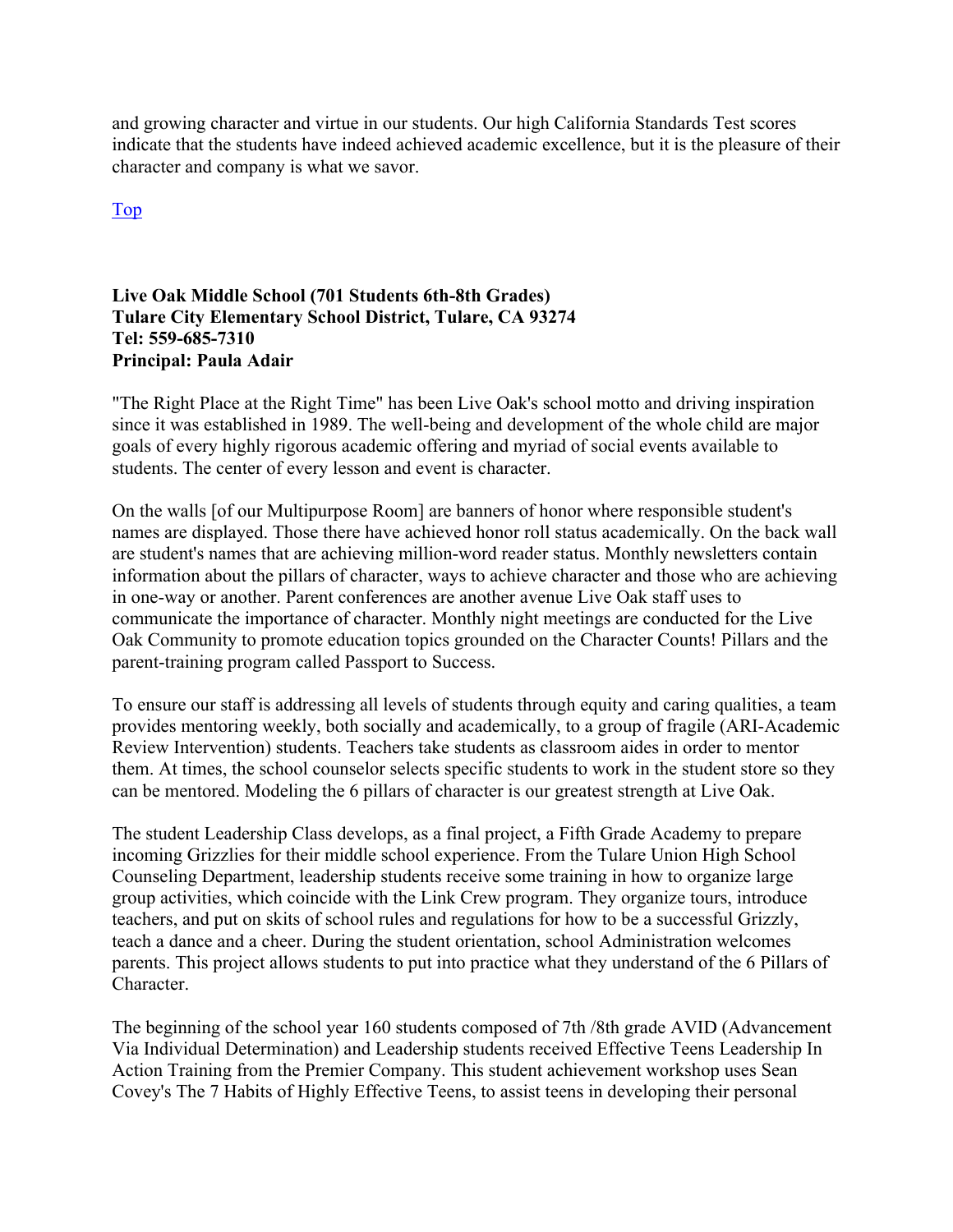leadership skills. All 8th grade language arts core classes read and discussed The 7 Habits of Highly Effective Teens the first few weeks of school.

Live Oak staff has utmost respect for others and treats every incoming student as a future success story. Student needs are realized and addressed from the very outset of the educational experience on the Live oak campus. Special academic placements are made for both needy and GATE students and accommodations arranged for the particular needs of the student.

Recognizing that bullying is a problem in our society, Second Step, Violence Prevention education is provided by all sixth grade teachers. As an extension of this process, the school counselor uses this curriculum in small group counseling, and in training 6th through 8th graders as Peer Mediators, to help provide conflict resolution.

Live Oak is fully committed to seeing all students achieve exemplary character. This cannot happen unless students are willing to contribute in meaningful ways to the school community. Student leadership activities promoting respect, responsibility and good citizenship include a Live Oak Student Council. Student council members elected by their peers organize "Say Yes to Life" (anti drug and alcohol) activities during Red Ribbon Week and throughout the year. They promote school spirit through noontime activities and dress up days.

Every student who is responsible and qualifies is encouraged to join the California Junior Scholarship Federation. Members of CJSF are actively involved in community service and tutoring. The club gives a scholarship every year to a former Live Oak student who is graduating from high school. The school newspaper and yearbook celebrate the school culture and promote school spirit, respect for school and good citizenship.

To expose our students to the importance of service learning and giving back to your community, the Live Oak student body donates toys for less fortunate children in Tulare through the Toys for Kids program sponsored by the Tulare Police Department. They also organize an annual canned food drive. Further, for the last nine years, students at Live Oak have created the Tulare Activity Directory as a Service Learning Project. The directory catalogs every club and event available to young people in the community, and is used by many agencies throughout Tulare (Social Services, Tulare Police Department, Youth Services Bureau, Tulare Chamber of Commerce).

Since receiving the Virtues and Character Recognition Award in 2007, some program changes have been put into place at Live Oak Middle School. Some of our efforts for enhancing character development include:

Operation Start On Time This is a full staff involvement program. Teachers are at the classroom greeting students as they arrive. When the bell rings door is shut and locked. All students out on campus are collected and taken to the office. In addition, any student that leaves a classroom is required to wear an orange vest. This allows administration the ability to visually discern students are in the appropriate location. Tardies and absents have drop significantly from 07/08 - 08/09 school year.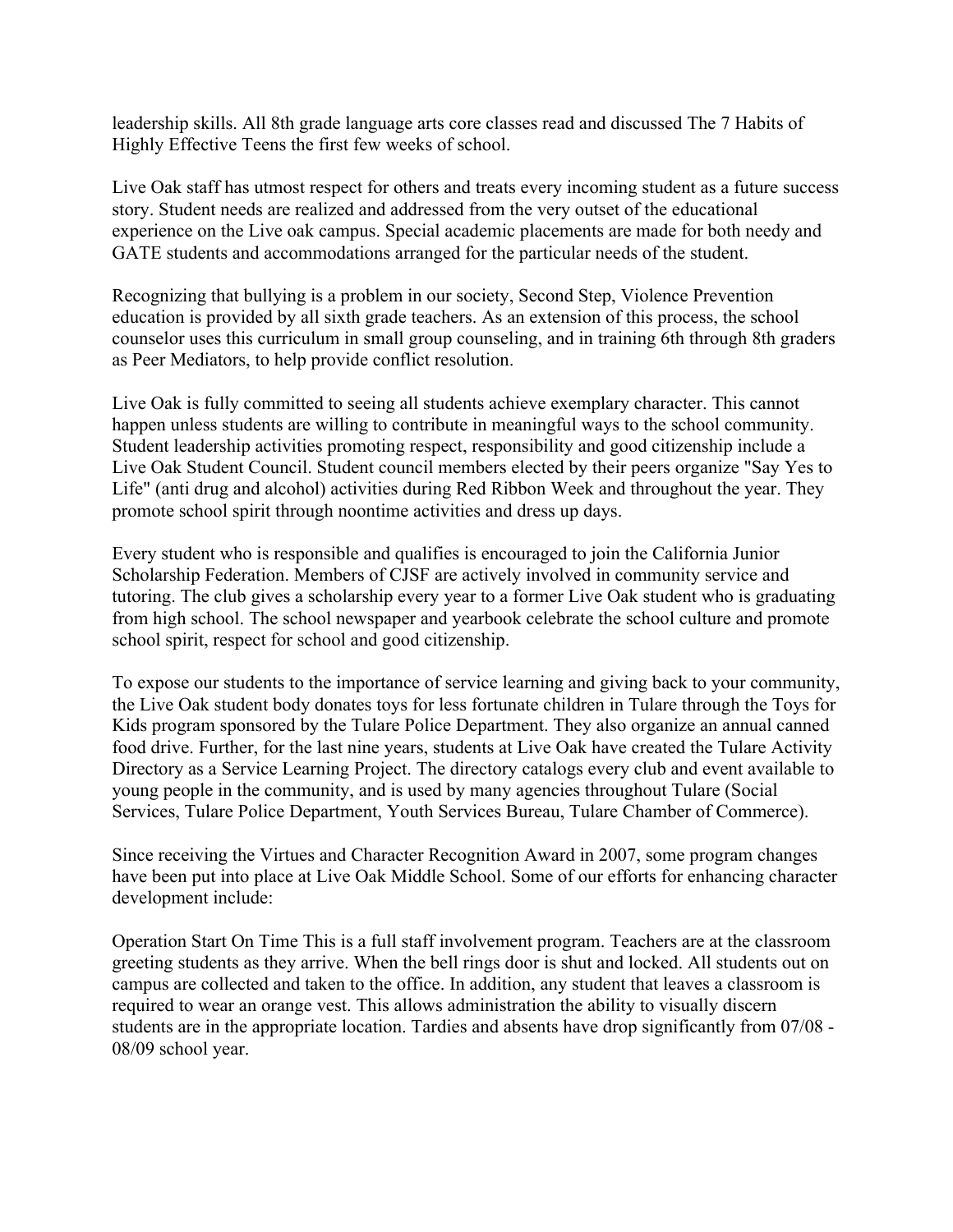Positive Referral Slips Staff give positive referrals to students recognizing when students are doing the right thing and directing the focus on the positive. Students with positive referrals are put in drawing for VIP seating at Positive Recognition Assemblies.

WEB Where Everybody Belongs (Middle School version of Link Crew) Eighth grade students mentor 7th grade students. There are 35 WEB leaders. This is our first year with WEB. WEB has been incorporated in as an elective class. Students apply and must meet criteria to be selected as a WEB leader. There is a required full weeklong training camp for all selected WEB leaders. The camp is conducted a week before school begins. The WEB program has provided a positive climate for our campus.

Top

#### **Los Tules Middle School (648 Students 6th-8th Grades) Tulare City Elementary School District, Tulare, CA 93274 Tel: 559-687-3156Principal: Gary Yentes**

It is the mission of Los Tules Middle School to develop a social and moral conscience that will enable students to make good decisions in life.

Each morning begins with Mr. Jenkins, LT's (Los Tules) Vice Principal, speaking to the students on the importance of not only being an LT scholar, yet a respectful member of the LT community. For the message of respecting self, others and their country is unequivocally an expectation for the LT community.

Teaching of these core ethical values exists through direct curriculum alignment from the art class where expression of these values is created through a collaborative assignment. This assignment enforces the need for LT scholars to apply these definitions of respecting others, working together, and doing your part in order to create the final art piece displayed on the art room walls. Other examples of curriculum alignment are evidenced through various genres in Language Arts. A recent Language Arts highlighted assignment utilized the You-Tube technology to produce a two minutes public service announcement discussing the pillar of respect and accepting cultural differences.

Enforcing good character is often the most exciting part of a school's environment. Enter into the multipurpose room at the beginning of a student recognition assembly and you will be delighted to hear upbeat music, students and staff greeting each other and see that honoring others is an important ingredient in life that can be fun and respectful all at the same time. Each month staff members choose students to be recognized at a monthly assembly based on their character and academic accomplishments and attendance.

[A sampling of] descriptions of our enforcing strategies for our LT scholars are listed below. These efforts ultimately round out the intentional and comprehensive approach to character education: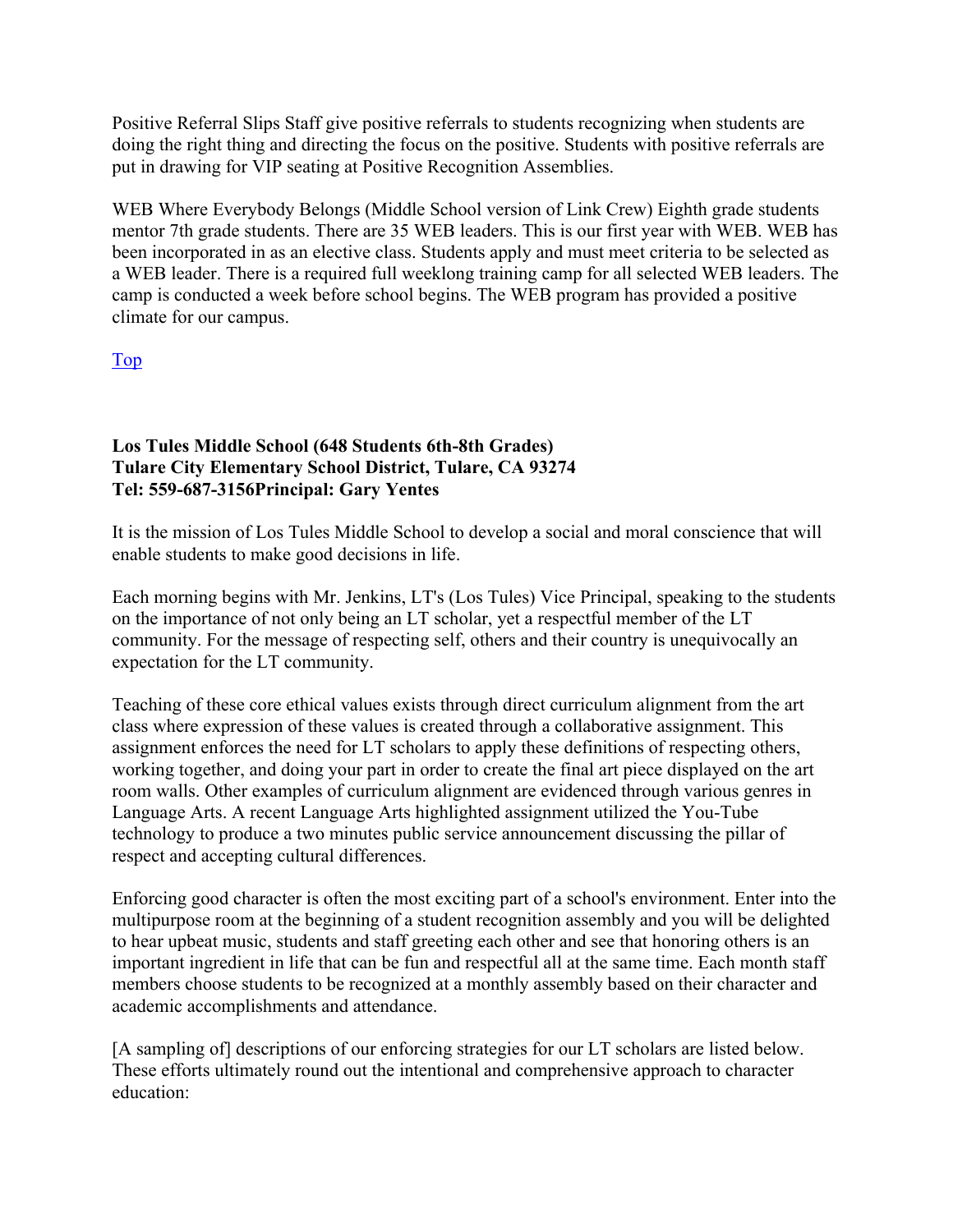- Kids of Character: Throughout the year each grade level is given a deadline in which to nominate a student for each of the 6 pillars of character. Those students have their pictures taken and sent to the community paper. Included with the student's photo is a short explanation of why that particular student was chosen.
- Parent Education Program: This is a four-part parent information institute. The resource teacher and the counselor teach the sessions. CHARACTER COUNTS! Philosophy is shared during the first session in order to support the root of our mission.
- Pillar of Responsibility: Monthly Responsibility Certificate to our Student of the Month assemblies. Students are recognized if they have completed all their classroom work and homework for the month.
- Tag a Tiger Program: Two "Tag a Tiger" wristbands are given to a scholar of character caught showing Tiger Pride. They wear one and the other they give to a scholar they see exhibiting a pillar of character as well.
- Tel-A-Parent: Any LT Scholar knows a phone call home could also be a good call! Thanks to the "Teleparent" Phone Messaging System. Teachers are able to record a positive message for parents and have it automatically sent to the home.
- Los Tules MVT (Most Valuable Tiger): Los Tules teachers choose scholars randomly to be recognized. The counselor then prints the student's picture and attaches it to the MVP form, which is then displayed in the office.

Modeling the pillar of citizenship is evident when you see that the classrooms are clean and orderly and provide a safe learning environment. The school grounds are kept clean and are well maintained for student play, recreation, and athletic activities. Our school community takes pride in our well-maintained buildings and landscaping.

Our school band consists of approximately 140 students from grades 5-8. Parents assist at our band events, such as the Los Tules Jazz Festival, band concerts, and band parades. Our School Site Council, English Language Advisory Committee, and Migrant Parent Advisory Committee have active parent boards.

To further ensure fairness and equity at Los Tules our students are counseled frequently on how to best display the six pillars of the character when disciplinary actions occur. All staff members implement discipline procedures to assist students both inside and outside the classroom. The disciplinary action that is taken is firm, fair, and consistent. Students are held accountable for their actions at all times. Another popular component to Los Tules Middle School Tigers is the successful after school sports program, which allows students to stay involved in athletic programs throughout the school year. Additional tutorial assistance for our LT scholars is made available before school, during the school day, and after school.

Relationships best describe another attempt to maintain a safe and caring environment on LT's campus. Take notice of the paper made buckets located pinned to the office and classroom walls. Students are taught the importance of "filling someone's bucket" instead of being a "bucket dipper." When you want to thank a person, or just give them positive feedback, students and teachers fill out a raindrop and give it to that person. The drop is then added to their bucket, thus "filling your bucket."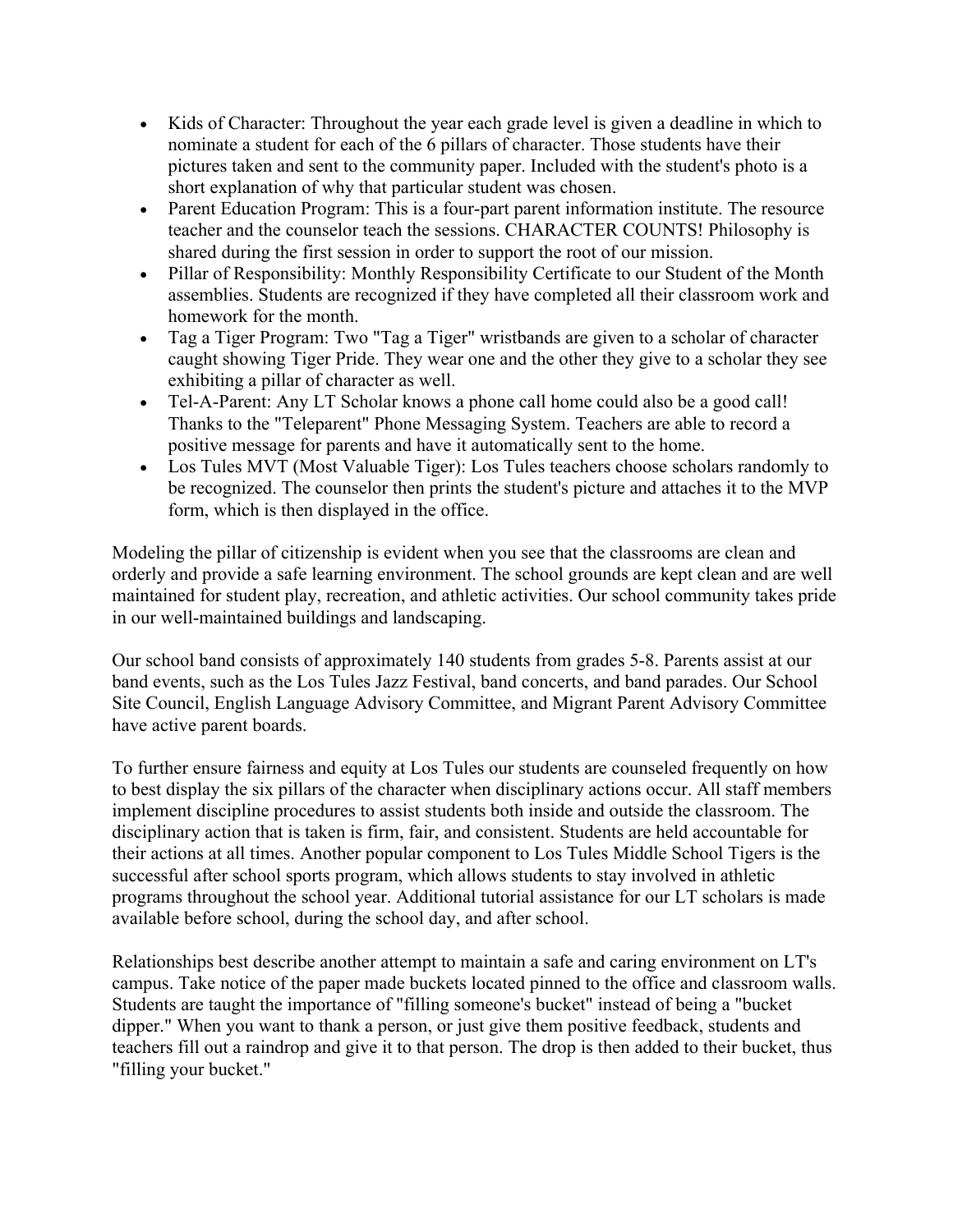Teaching students to serve is a very important concept at Los Tules Middle School. Volunteering and helping others is also an extension into our larger community. During the past four years Los Tules has selected the Madera Children's Hospital as their focus for service learning. Proceeds of items sold on campus such as school supplies of pencils, erasers, and school snacks such as beef jerky are dedicated to annual fundraising. Spring fundraising concludes with the Kid's Day Newspaper Sales. To date, Los Tules students have contributed over \$10,000 dollars to various charities.

Our Triple-A-Cards continues to be a success. Scholars receive one at the end of each month if they did not have any absences or tardies. In the past two years we have raised the bar and added they cannot receive any referrals to the office or tardy between classes for the month. We continue to have one of the highest attendance percentages in Tulare City Schools.

Top

**Alice G. Mulcahy Middle School (626 Students 6th-8th Grades) Tulare City Elementary School District, Tulare, CA 93274 Tel: 559-685-7250 Principal: John Pendleton** 

Our school motto: "Proud, Tough, Determined" represents members of our school community, past and present, who are proud of their family and school, tough enough to do what is right, and determined to be successful in life. We believe that our motto not only describes what a Mulcahy student is all about but also acts as the bridge to character education. The adoption of the CHARACTER COUNTS! philosophy and strategies meets our character education goals by complimenting the qualities of our students and the core values held by the Mulcahy family, and fostered by our school since 1958.

The teaching of character development begins prior to the first day of school where members of the school community including parents, students and the staff participate in an orientation assembly. School policies, student behaviors, and responsibilities are discussed. The core ethical values are used as a model for expected student behavior and academic school planners are given to every student. In addition, all students participate in Advisory held on the first Friday of each month. The major goals of our advisory program are to enhance student –teacher relationships, develop interpersonal skills, discuss school related issues, build group cohesiveness and school spirit, foster affective growth and development, and present positive adult role models.

Posters are displayed in every classroom depicting the Six Pillars of Character with descriptive phrases reinforcing behaviors. All rooms display signage that further supports strong ethical development through the "Big Three" (Proud, Tough, Determined) and The "Fantastic Four" (Dignity, Class, Poise, and Respect). Advocating for the character development of our students and informing the school community about the superior work being accomplished takes place through Academic Award Nights, Academic Showcases, and Athletic Award Nights. Additional annual activities include College Awareness Week, College: Making It Happen Night, and Cool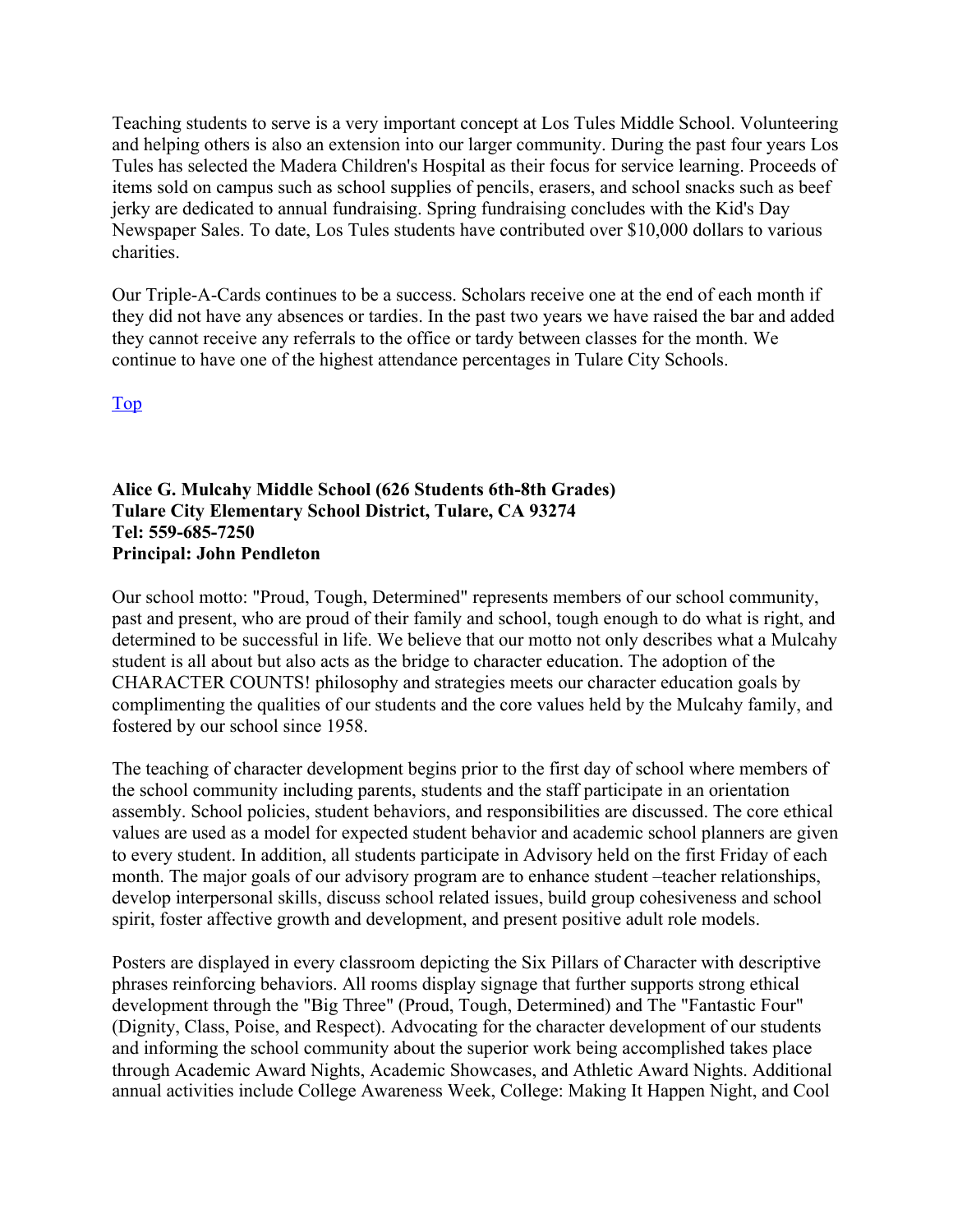Night. Continuing the TEAM approach, all students receive an introduction to the Six Pillars of Character during the months of August and September. Ultimately, our goal is that students embrace the virtues of the program early on and that they conduct themselves in a manner that is consistent with the Six Pillars of Character. We believe however, the most powerful method in which to foster the true meaning of the Pillars is to provide students with the opportunity to observe and model ethical behavior on a daily basis. Our teachers have become mentors and, as such, powerful models of strong ethical behavior.

We refer to the 2006-07 term as the "Birth of a Nation." The renewed school spirit enjoyed by members of the Mulcahy Nation continued in 2007-08, leading to an improved attendance percentage (95%) and the District's largest API increase (39 points). In addition, we experienced a sharp decrease in suspensions. Mulcahy incurred the fewest suspensions among the middle schools with 56 (in comparison to the other schools 98, 106, and 135). To date, Mulcahy still maintains the fewest suspensions, has increased its attendance rate to 95.85% (an increase of 1.71% over last year during the same period of time), and recently drew over 300 parents and guests to the Academic Awards Night. In total, 386 awards were distributed.

Students actively participate in a number of valuable community service projects designed to promote social development while fostering the principles of character development and strengthening community partnerships. Since 1994, Mulcahy has become a major contributor to Children's Hospital of Central California, having sold over 50,000 special edition "Kid's Day" newspapers. In addition Mulcahy students and staff work together organizing and collecting food items to be donated to local aid agencies. Students also participate in "bell-ringing" for the Salvation Army during the Christmas season. Staff and students are proud of the fact that Mulcahy has been recognized as the top K-8 school participant in "bell-ringing" for the past five years.

Mulcahy has the prestigious honor of being an AVID School Certified with Distinction. It is our belief that by utilizing peer tutoring, we are able to teach our students the value of working collaboratively, making personal connections with members of the community, and capitalizing on our own personal strengths.

The following opportunities exist throughout the school year and for students in an effort to promote and model fairness, equity, caring, and respect for others:

- Poetry and Prose Festival Spelling Bee Math Super Bowl Art Exhibitions
- Band and Auxiliary Performances College Awareness Week Athletic Teams
- Pride Dances DARE/GREAT Graduation Red Ribbon Week Activities
- Academic Showcase

Mulcahy is also home to an active Student Council. In order to be eligible to run for Student Council, students must demonstrate behavior consistent with the Six Pillars of Character and be in good academic standing. This year, the Student Council will induct an individual(s) into its CHARACTER COUNTS! Hall of Fame. The inductee will represent the qualities of citizenship and community service so valued by Mrs. Mulcahy.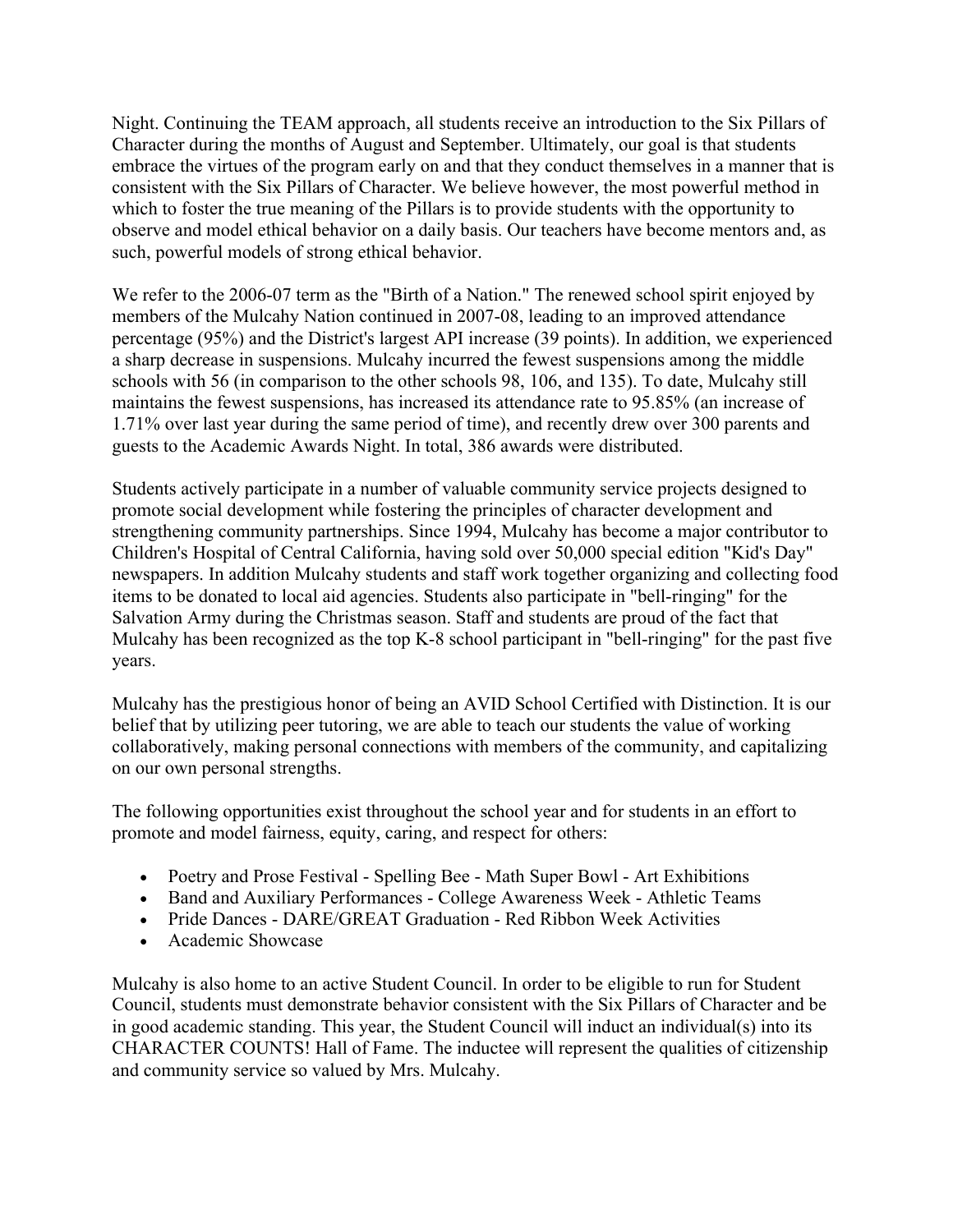In August of 2007, Mulcahy initiated its Advisory program. Designed to provide group guidance and foster a strong trusting relationship between staff and students, Advisory has allowed teachers to move beyond their role as instructors to that of mentors. Our school has taken the initial steps needed to develop a true balance between academics and social development.

On August 16, 2009, Mulcahy Middle School celebrated its 50th Anniversary with an assembly that featured guest speakers, all graduates who have gone on to accomplish great things within our community. As a school, members of the Mulcahy Nation celebrated the true belief that they not only share the same character and values as those who came before them, but equally as important, they believe that they can be just as successful and contribute to their community in a positive manner.

Top

#### **Rio Vista Middle School (1280 Students 7th and 8th Grades) Central Unified School District, Fresno, CA 93722 Tel: 559-276-3185 Principal: Tim Swain**

Rio Vista Middle School employs the Character Counts! education program which focuses on the six pillars of character. Students often make mistakes and it is the goal of our Character Counts! program to assist students in learning from their mistakes and to become better citizens in the process. Rio Vista employs a firm, fair, and consistent assertive discipline model with students. Behavior expectations are clearly stated. It is important for students to understand the "why" of their mistakes and to emphasize the feelings and rights of others and how their behaviors may have a negative impact on others within the school and outside community.

At the beginning of each school year, teachers, administrators and staff review and reinforce with students and parents our expectations for student behavior. Students utilize a daily planner with the Character Counts! monthly pillar displayed as well as examples of how to display aspects of the monthly pillar. In addition, each week the agenda focuses on "People of Character", individuals who have shown qualities of the pillar of the month.

Rio Vista Middle School employs a variety of methods to promote Character Counts! values throughout all aspects of our school. These methods include:

- Titan of the Month Luncheon-to recognize students who display character qualities.
- Leadership in the Movies-movie clips from recent popular movies are shown and discussed that focus one the CC! pillars.
- Pursuing Victory With Honor--athletes attend a session with coaches and administrators that focus on the six pillars. One 8th grade athlete is selected by teammates and coaches to receive the athletic Titan Award for each sport season. One female and one male athlete, per team are given the Titan Award.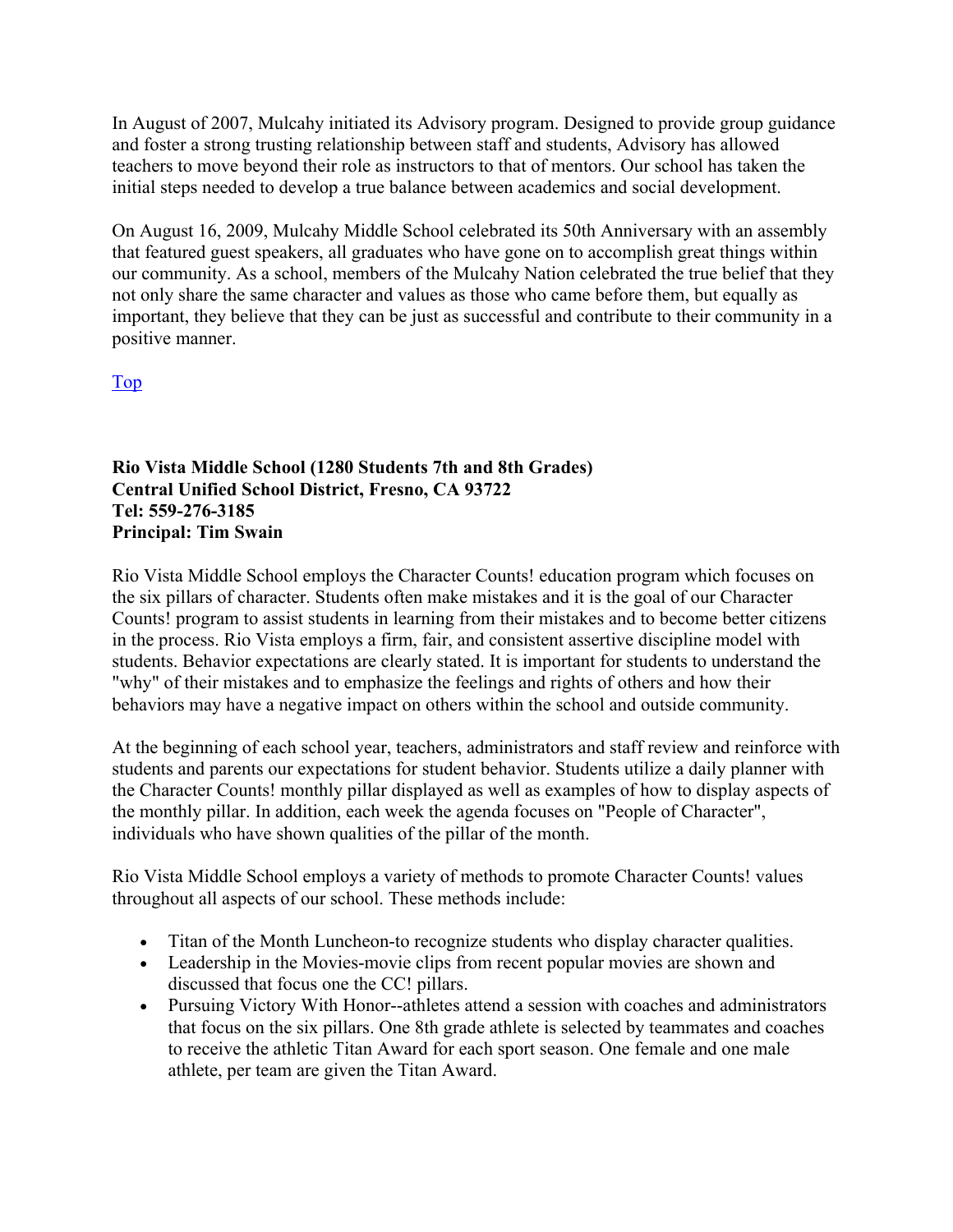• Character Counts! banners-banners promoting the six pillars are displayed around our quad area.

Rio Vista's goal is to ensure that students and staff have a clean, safe, and secure learning environment free from drugs, alcohol, and crime. Students who provide active tips, which are investigated and result in an arrest, are monetarily rewarded. Furthermore, our liaisons are trained in conflict resolution and counsel students who have conflicts with each other and how to properly discuss and share their feelings in a non-threatening manner. Many fights and other altercations have been avoided through the use of conflict resolution.

The school utilizes information culled from the Healthy Kids Survey administered each year that addresses students' perceptions of safety on campus. Additionally, each year Rio Vista updates our Safe School Plan to ensure all students and staff has a safe working and learning environment. Rio Vista has also implemented a new program on our campus called Safe School Ambassadors. This program enlists thirty 7th grade students and ten 8th grade students to help prevent and stop cruelty among their peers. This program focuses on the power of bystanders who willingly allow mistreatment of their peers to take place on campus.

Through our Character Counts! education program, teachers and staff promote and discuss the six pillars of character with our students. When students choose to make poor choices, teachers and administrators always discuss the "why" behind a student's decision and how it applies to the six pillars.

Rio Vista's two most successful clubs on campus include the KICS club (Kids in Community Service) and the Recycle club. The KICS club has volunteered to the local organization "Tree Fresno", provided military care packages to troops stationed overseas, and offers babysitting services to the organization "Little Mended Hearts" for parents with children born with heart defects. The Recycle club promotes recycling habits and educates students, parents and staff on the importance of recycling plastic bottles and cans. Students place recycling containers around the campus as well as walk the capus collecting bottles and cans from students during break and lunch.

Each holiday season Rio Vista students and staff donate canned goods to our "Holiday Joy" campaign. Our Leadership students volunteer one Saturday in December to help pass out food boxes to Central families at God's Family Church. Additionally, Rio Vista collects coats donated by local businesses and provides them to students on campus who are in need of a warm coat over winter. This year Rio Vista passed out 40 coats to needy students.

For the past seven years, Rio Vista students volunteer to sell Kids Day newspapers to raise money for Children's Hospital of Central California.

All 7th grade students participate in completing Science Fair projects and numerous students compete in the Central Unified district Science Fair. Rio Vista students travel across the street to River Bluff elementary School to assist younger students with reading and math through our "Cross Age Tutoring Program". Many students choose this class as their elective and enjoy the benefits of working with younger children on a daily basis.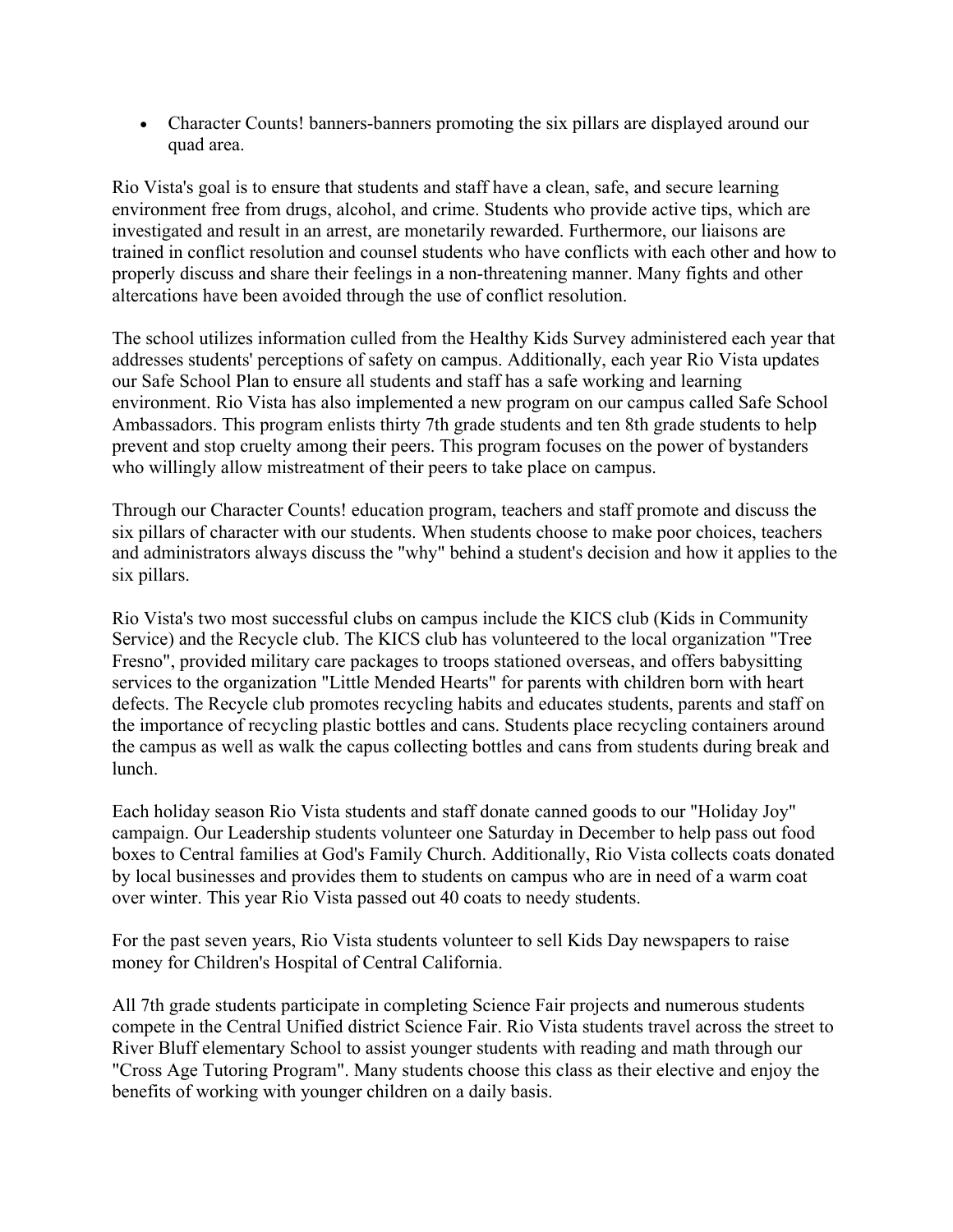#### **Scandinavian Middle School (702 Students 7th and 8th Grades) Fresno Unified School District, Fresno, CA 93726 Tel: 559-253-6510 Principal: Julie Goorabian-Raley**

The mission of Scandinavian Middle School is proficiency for all students in each subject area, and development of strong character. We are committed to the Fresno Unified District Goals.

In 2007 Scandinavian Middle School opened our doors to incoming 7th grade students with the WEB (Where Everyone Belongs) Program for the first time in FUSD. WEB is a national middle school transition program that helps incoming students feel more comfortable, connect with an eighth grade leader, and develop a positive attitude toward their new campus. It is built on the belief that students want to and can help other students succeed. On the opening day of school each year 60-80 eighth grade student WEB Leaders facilitate a half day retreat and take charge with all activities for 7th grade students that culminates with a Rally and BBQ.

We start the school year with a 3 week School Success Start Up Plan. During Advisory Period students are introduced to the Parent/Teacher/Student Handbook and the Character Counts Agenda. We review and teach academic and behavioral student expectations, school procedures, and dress code. The character pillars are introduced and reviewed weekly in morning announcements. Students develop weekly goals based on the monthly character pillar and record these goals in their Character Counts Weekly Agenda.

We provide numerous incentives, student awards and activities offered to recognize students who exemplify the character pillars throughout the year. Scandinavian recognizes students of exemplary character every month through the Student of the Month Character Pillar Awards. As part of this award, students are recognized at a luncheon with the East Fresno Rotary. Our Warrior Buck Program rewards students for Random Acts of Kindness every week. Other student recognitions include quarterly academic and athletic awards assemblies and music awards. We honor students at our Annual Awards Dessert and Character Awards Dinner. We also celebrate student accomplishments through Field Trips, Rallies, Dances and Activity Days. This year we are recognizing all students staying on target to graduate and who demonstrate a positive work ethic and personal responsibility by achieving a 2.0 GPA without any "D" or "F" grades. Student achievement results have shown significant improvement and we have experienced a significant decrease in suspensions, office referrals, and student conflicts on campus.

Scandinavian Middle School provides a Campus Culture Team. The team consists of a Campus Culture Director, teachers, and administrative staff. The Campus Culture Team meets monthly to plan events, review programs, and coordinate responsibilities. It is the goal of the committee to facilitate character building through activities designed to promote a positive cultural

Top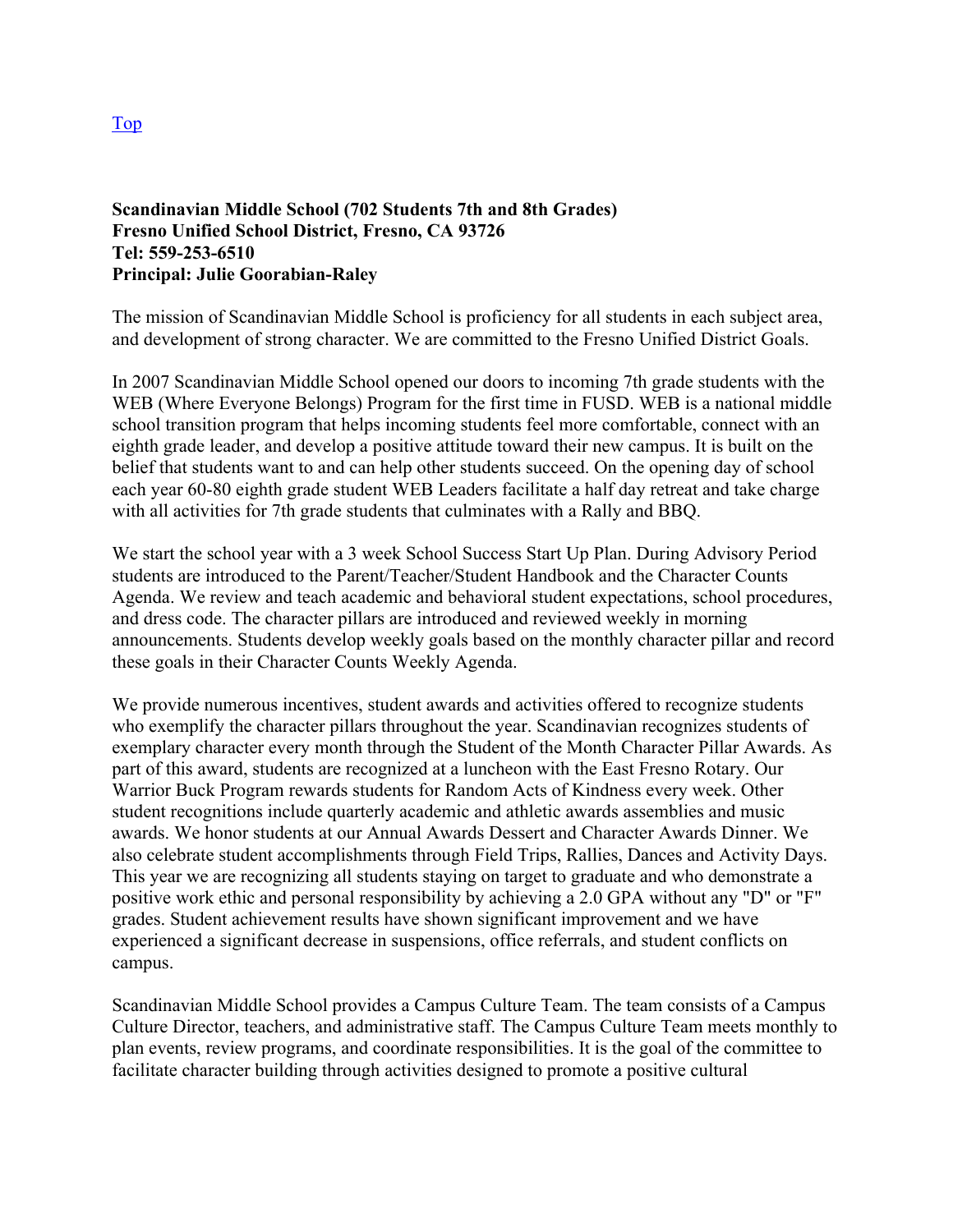environment at our school site. We offer a wide variety of sports and activities to meet the vast differences in cultural and individual needs.

The Scandinavian Middle School sports program follows the concept of TEAM (Together Everyone Achieves More). The coaches are dedicated to facilitating the development of mind, body and spirit for all student athletes, who pass through the Warrior Sports Program. Students are encouraged to become involved from the moment they are escorted around campus as sixth graders. Through their athletic experience, which includes a daily tutorial prior to practice, students gain valuable lessons, which build their character. They also come to understand that perseverance, self-discipline and accepting responsibility are essential for success. Student athletes are rewarded for their ability as well as their spirit, through Sports Awards Assemblies and each week as Character Award medals are given to athletes who exemplify true sportsmanship..

The Peer Mediation Program has emerged as a focal point in providing a secure and caring environment for students at Scandinavian Middle School. Students involved in a dispute, agree to sit down with trained, student peer mediators and work through the process of reconciliation, in a systematic, calm matter. During the 2008-2009 school year, there have already been thirty, successful mediations. With daily access to peer mediation, students are choosing to find resolution to their relationship difficulties, through the help of their peers.

Scandinavian Middle School is participating in the Safe and Civil School Program offered by Fresno Unified School District and Dr. Randy Spricks. The goal of the program is to create a safe, civil, and productive school. With the thoughtful meaning of "STOIC" in mind, a five step systematic approach is being implemented: Structure/organize all school settings for success, Teach students how to behave responsible in those settings, Observe student behavior (supervise); Interact positively with students, Correct irresponsible behavior calmly, consistently, and immediately in the setting in which the infraction occurred. Through student and staff input, we have identified "respect" as an integral pillar to address within this program. As a result each academic department has developed and implemented lessons to teach the various elements of respect throughout the year.

Scandinavian targets the needs of "at risk" students through the STOP program (Students Targeted with Opportunities for Prevention). STOP is a school-based prevention program with a mission to provide early intervention services to at-risk youth and their families. It is designed to reduce the number of school related problems, juvenile delinquency, substance and alcohol abuse, family dysfunction and gang involvement. Services provided by staff and community organizations may include; anger management, family and individual counseling, conflict resolution, mentoring, tutoring, recreational activities, interactive theatrical productions, and gang education and intervention.

A very successful community partnership began when the California Landscape Contractors Association (CLCA), in conjunction with Reedley College, developed a Career Pathways program at Scandinavian. This magnet program focuses on promoting the character competencies for workplace success and student awareness of the world around them. Students have led a campus beautification program, planted garden areas, built a pond, ecosystem,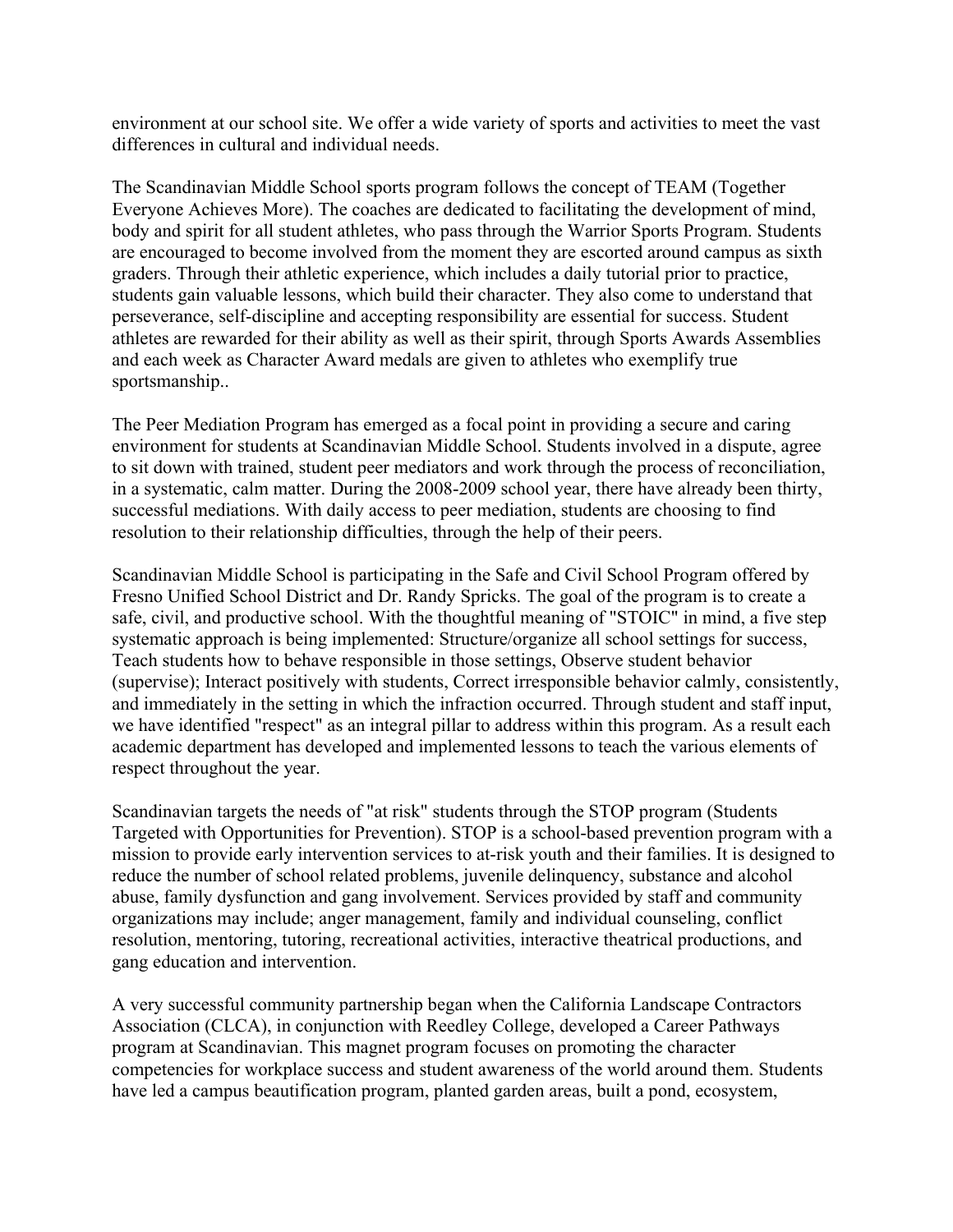composting system and mediation maze. Students have increased their awareness of the world around them and have shared their time to make their school and community a better place.

Top

#### **Sequoia Middle School (861 Students 7th and 8th Grades) Fresno Unified School District, Fresno, CA 93722 Tel: 559-457-3210 Principal: Michael Ribera**

One of the goals we set early on was to decrease the number of suspensions and expulsions. In analyzing our summary report of suspensions, our suspension rate dropped from 90.1 in the 2005-2006 to 51.5 for the 2007-2008 school year. In addition, the number of expulsions has fallen from 27 in the 2006-2007 school year to 21 in 2007-2008. In assessing our Character Counts! program we have also taken into account data from several sources to get a true feeling for what changes or additions we need to address. As summarized in our California Healthy Kids survey, we have jumped from 38.4%-41.9% in students that feel like they are a part of the school. Other data points we found interesting is that the number of students that responded that there is a teacher or adult who really cares about them jumped from 43.7%-49.9% and those student who feel safe or very safe at school has jumped from 47.4% to 53.3% over the course of a year.

We have a yearlong school wide focus on celebrating diversity, with a focus each quarter which includes class projects, school wide contests, assemblies and lunch activities. For example, next month we will have a school wide focus on black history. All month we have many different activities in honor of Black History Month including standards based classroom enrichment activities as well as an assembly, a celebrating diversity potluck and various student incentives for participation. Lessons based on Respect, Caring and Fairness will be taught in every classroom as we connect the principles from Character Counts! to leaders in African American History.

The Character Counts Tickets which were new to Sequoia in 2006 are proving to be a strong motivator on campus. All staff members have tickets displaying the character trait of the month to give to students demonstrating good character. Students place their tickets into the Character Bucket in the front office for a chance to win prizes each Friday. All winning students are then put into an additional drawing to take place at the end of the month.

Go Agenda! is based upon "The 7 Habits of highly Effective Teens" a specialized program providing weekly character counts lessons for students in their agendas. This program is designed to help our students improve their self image, make good choices and act responsibly. Its character lessons will be completed within an advisory period and supported and reinforced throughout the school year within their agenda. A unique feature of the Go Agenda! is the parent component. Lessons for the student to complete with their family are provided and encouraged.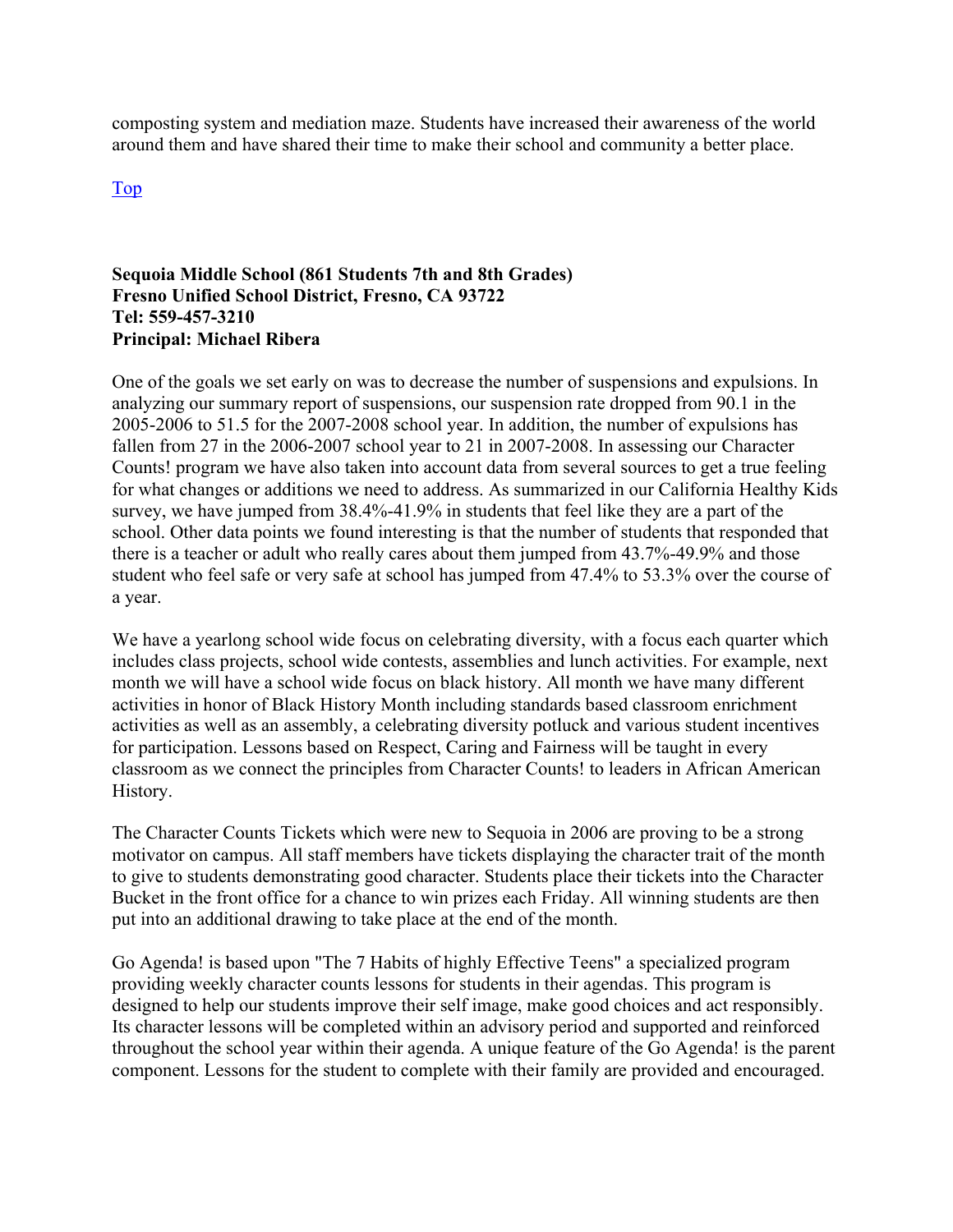It is vital that citizenship, grades and attendance be interwoven into our site program. Students who have demonstrated good character, with no more than two tardies, no failing grades, and no administrative suspensions are rewarded through Sequoia's Awesome Characters (SAC PACK). These students are allowed to participate in extra- curricular activities such as dances and reward socials. As a site we have noticed a rise in the number of eligible students.

The third annual Character Counts! Award will be presented at the end of the year to one eighth grade boy and girl who demonstrated exemplary character over the year. Students will be honored at the end of the year eighth grade awards ceremony.

The Raise the Grade Challenge proved to be a huge success in motivating students to take responsibility and bring their grades up as well as empower students to set goals and learn about their GPA. At the end of each six-week period, students write goals and an action plan as to how they can raise their grades. In semesters to follow students who earn a 3.0 or higher G.P.A., and/or those showing improvement in their performance will be sent a letter acknowledging and congratulating them on their successes from Mr. Ribera. In addition to the letter from Mr. Ribera students are given tickets for the grade points raised and are entered into a drawing for prizes.

There is no one size fits all answer for our students. In meeting the needs of our students we have tailored several programs for our diverse student population. Advancement Via Independent Determination (AVID) was designed to reach our students in the middle who have potential but have not necessarily had the support system to go to college.

Another program tailored to meet the needs of our students is our new after school program. The After School Program has a goal is to improve the academic achievement of children and youth by providing them with out-of-school learning opportunities.

In further meeting the needs of our students, Sequoia's Junior Doctors Academy (JDA) was created to identity, educate, and advance annual cohorts of disadvantaged students from the middle school, through college, to health professions schools.

The number of student altercations has dropped from 250 in 2005-06 to 166 in 2007-08. We attribute this drop to the skill sets gained by our students in their Character Lessons, our peer mediation program as well as the visibility, predictability and accessibility of teachers and administration.

One of the programs we are most excited about is our growing Peer Mediation Program. Peer Mediation ties in Trustworthiness, Responsibility, Fairness and Respect and Caring as key components in taking on the role of peer mediator. It is the goal of our Peer Mediation Program to provide our students with tools to solve their own conflicts. Our program involves twenty to 30 students as mediators, who also serve as role models in the school of how to embody Trustworthiness, Responsibility, Fairness and Respect. One of our goals is to guide students towards finding responsible ways to resolve conflicts with each other.

In November and December our students brought in canned food to create Food Baskets which were donated to local families in need. Each March our students continue show the character trait